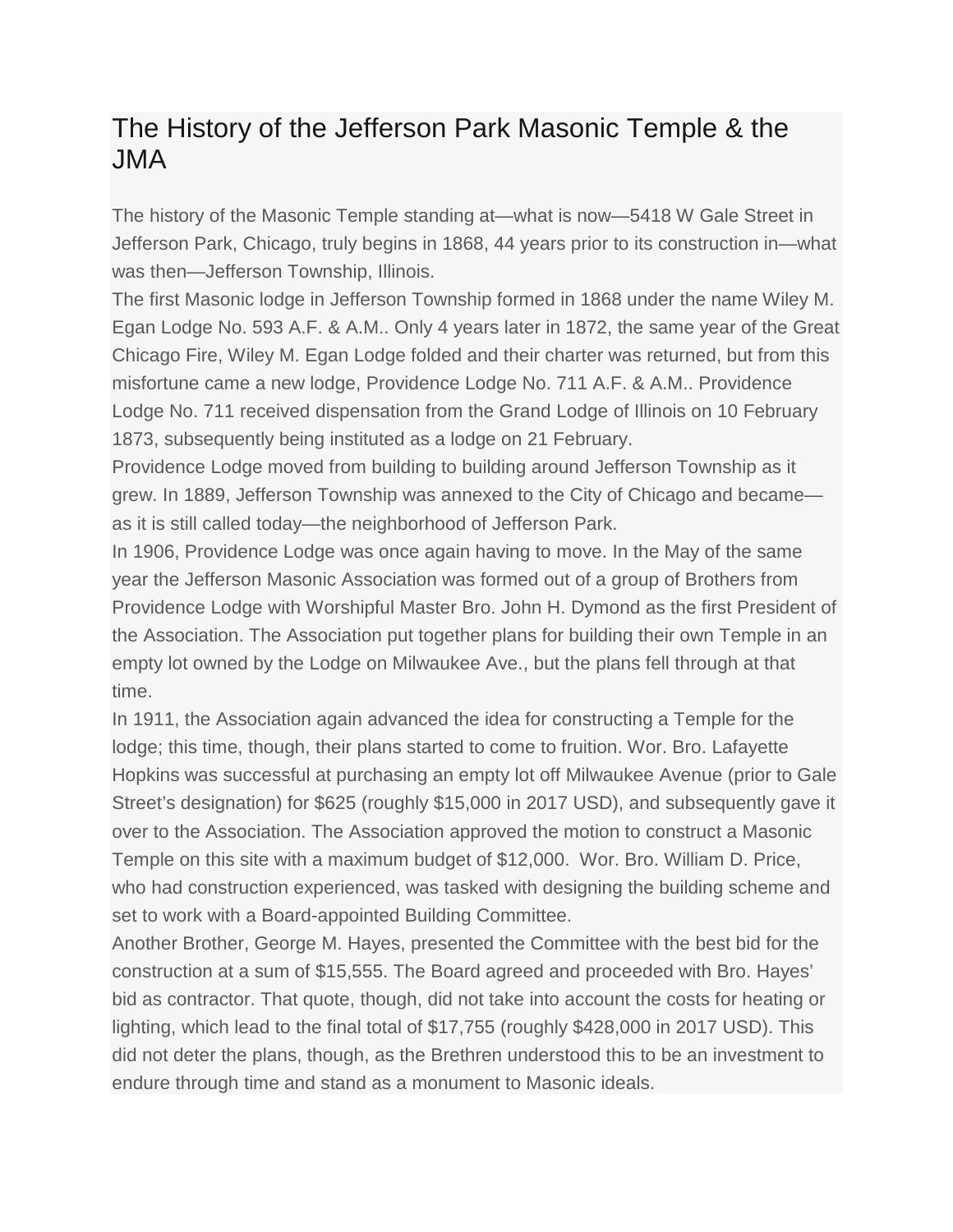On 13 September 1912, during an Occasional Meeting of the Grand Lodge—presided over by MW GM Bro. Delmar D. Darragh—the cornerstone was laid. Providence Lodge's first meeting was held on 4 January 1913, with the first Raising in the new Temple held on 18 January 1913 for Bro. Albert A. Brown. The building was formally dedicated on 31 January of the same year.

Over the next 16 years, Providence Lodge, with its ever-increasing membership, paid off the building cost, thereby gaining full ownership of the Temple.

In 2003, Providence Lodge No. 711 merged with King Oscar Lodge No. 855 A.F. & A.M.. King Oscar Lodge now maintains the Jefferson Masonic Association and the Temple and it is our hope that this historic building remains for years to come; always standing erect as a monument to the Masonic ideals of our Brothers before us.

## **Bibliography:**

Gaunt, Edward E. A Historical Account of the First 100 Years of Providence Lodge No. 711, A.F. & A.M. Chicago: Providence Lodge, c.1968 (typed printing c.1988). Chicago, Illinois [map]. 1910. Scale not given. "Chicago 1910." Good City Group | Chicago website. http://www.goodcitygroup.org/wp-content/uploads/2015/07/chicago-1910.png.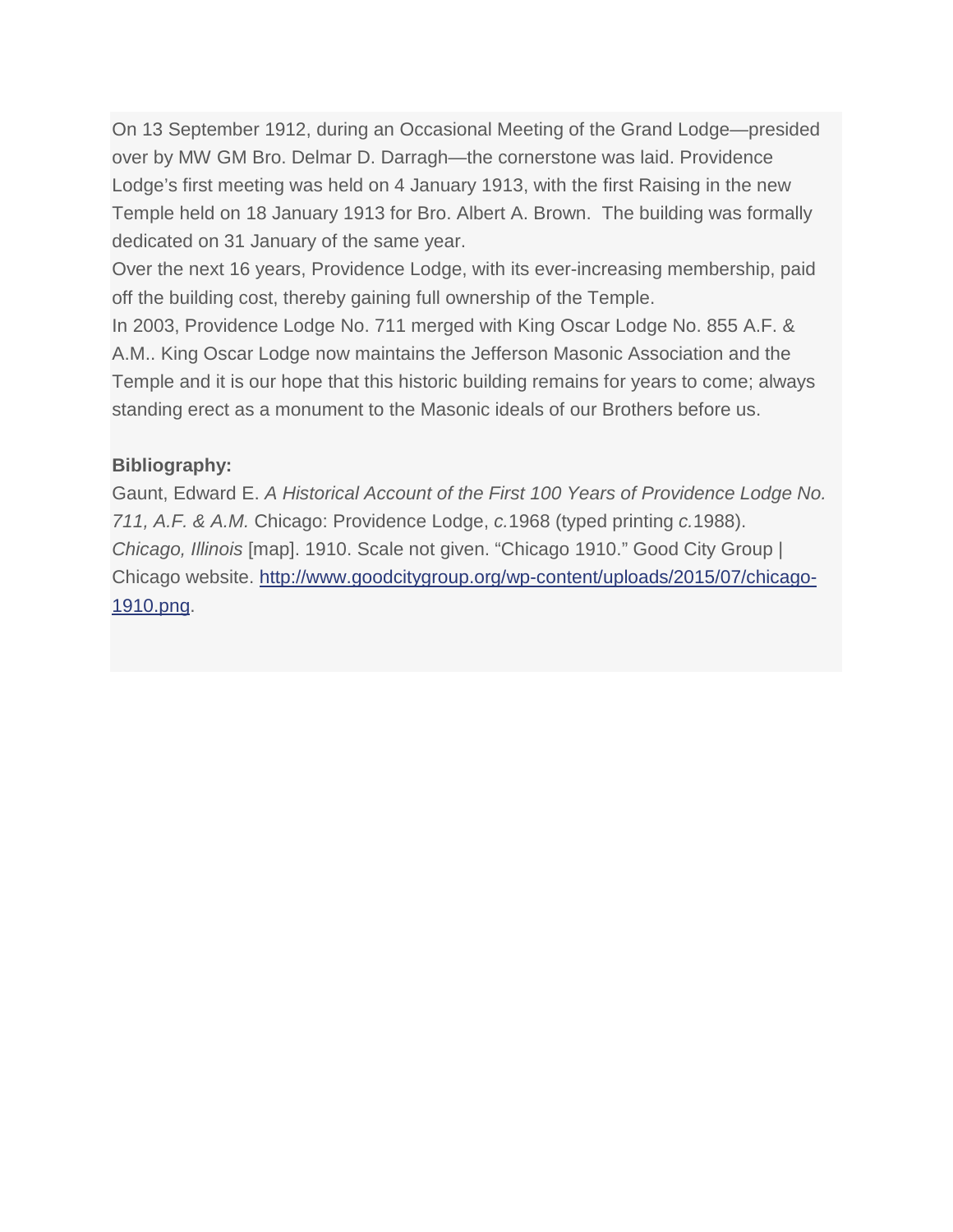

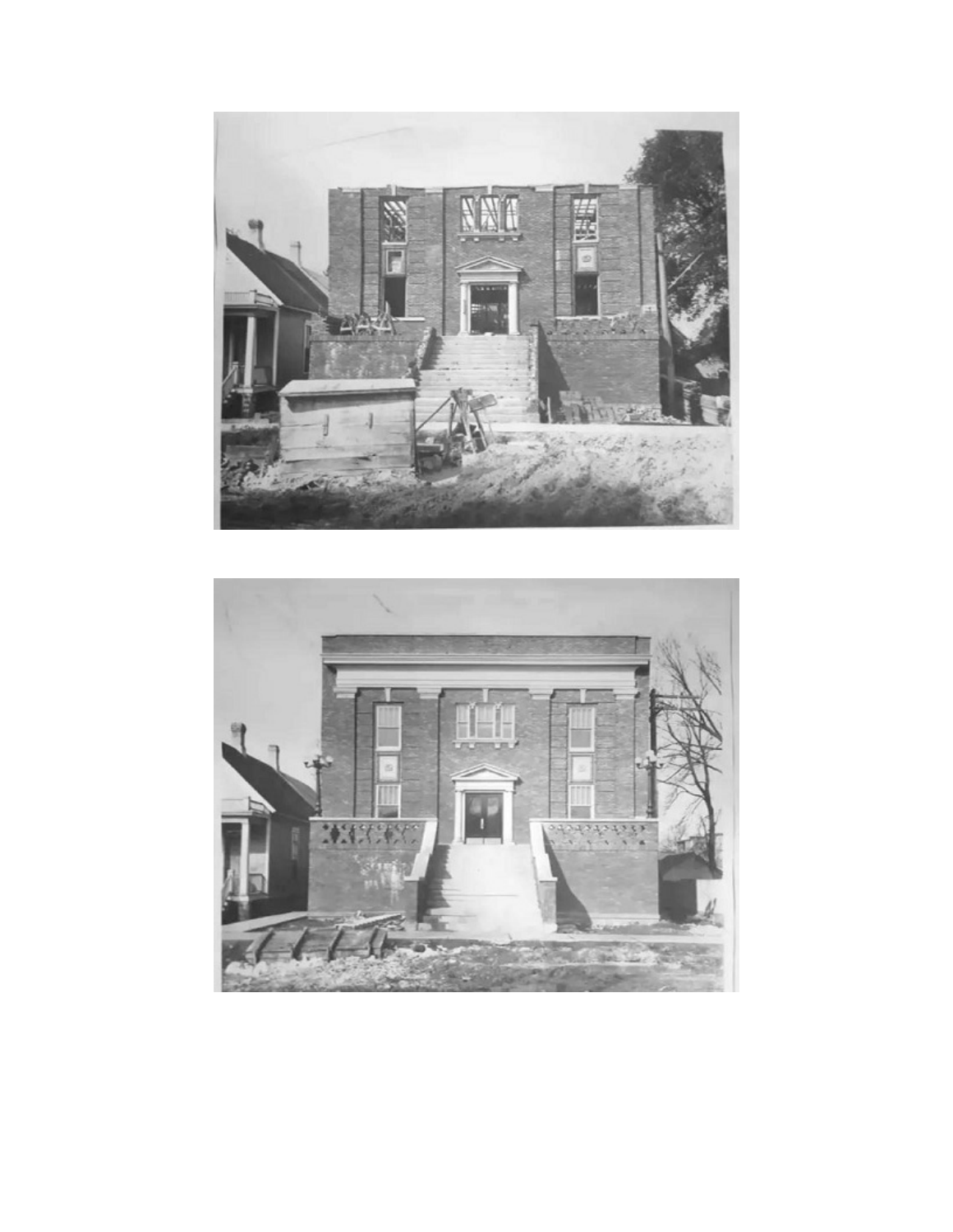